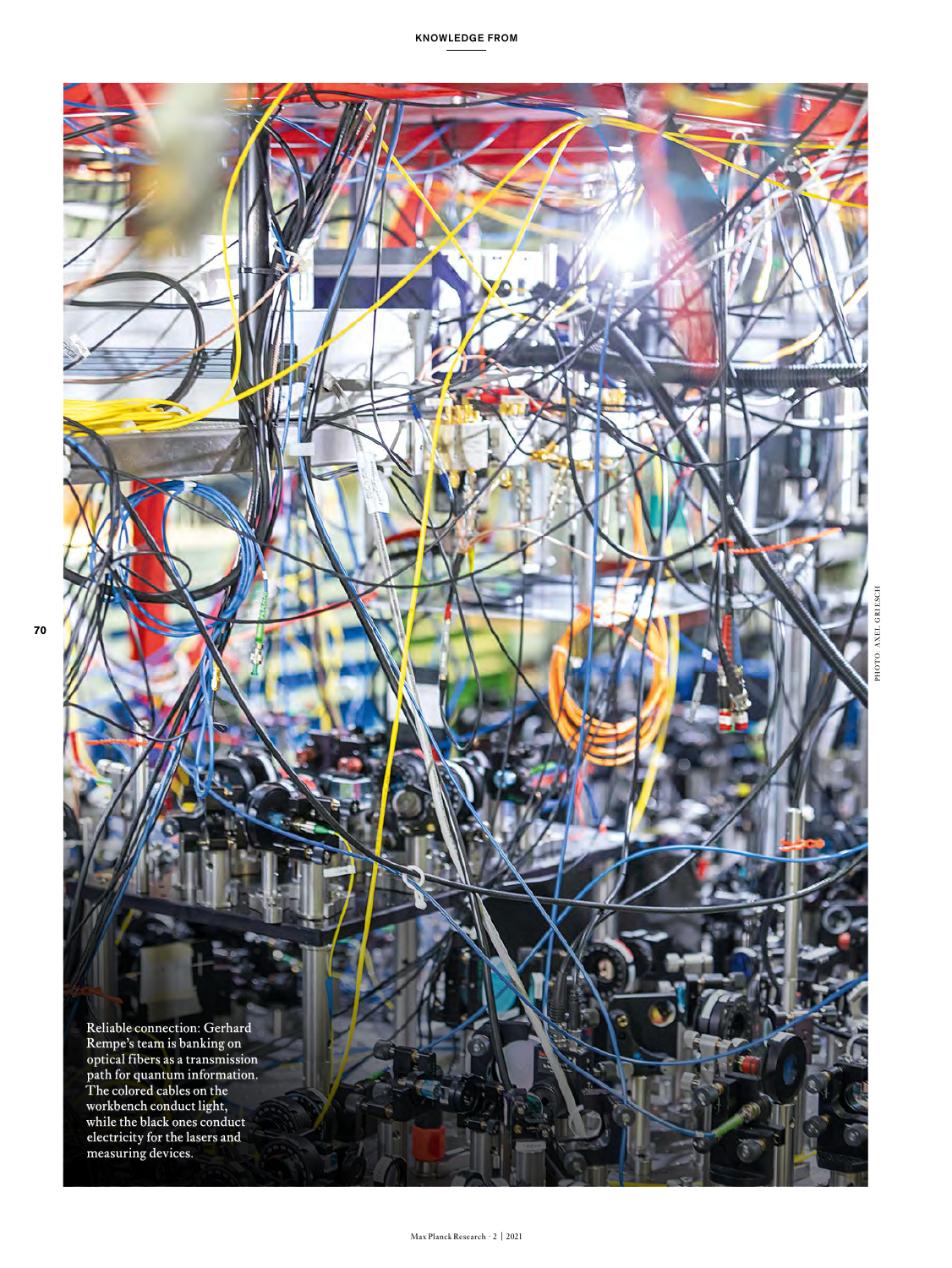# THE ARCHITECTURE OF THE QUANTUM INTERNET

*TEXT: ROLAND WENGENMAYR*

Advances in technology are likely to make cyber-attacks ever more damaging. But at least the transmission of data could become more secure – through quantum communication. This has spurred researchers from around the world to work on its physical principles and technical components. Gerhard Rempe's team at the Max Planck Institute of Quantum Optics in Garching have set their vision even higher: to network quantum computers.

> The two bright spots on the screen could represent the future of the quantum internet. "They're two glowing rubidium atoms, captured by a specialized high-resolution camera," explains Stephan Welte, a postdoctoral researcher in Gerhard Rempe's division at the Max Planck Institute of Quantum Optics in Garching. The atoms, just a few tenths of a nanometer (billionths of a meter) in diameter, were suspended in a vacuum in a cavity about half a millimeter wide when the image was taken. This "optical resonator" is formed by two almost perfect mirrors facing each other. Welte's colleague Emanuele Distante

explains what this can be used for: "If you fire a photon, a quantum of light, at a minute atom, it is extremely unlikely that the two will ever interact with each other." But this is precisely what they have to do for quantum communication to work. Rempe's group aims to send quantum information by photon mail between senders and receivers composed of atoms or other particles that can store this information. The group hopes that Rempe's approach involving such mirror cabinets will eliminate the obstacle to communication. To achieve this, the two mirrors reflect the photon that is to be sent or received back and forth numerous times within the resonator, rather like a ping-pong ball – "in our case, about twenty thousand times," explains Welte: "This makes it highly likely that the photon will interact with the atom."

Over the course of two decades, Gerhard Rempe and his research team have perfected this mirror trick to the point where they are now using such resonators to develop components for quantum networks of the future. This field of research holds the promise of two advancements: enormously powerful quantum computers and guar-**71** anteed tap-proof communications. The latter would immediately be useful in everyday life for such things as online banking. In contrast, we are not likely to come into direct contact with quantum computers in our daily lives. Nevertheless, they would have a profound impact on the world in which we live. They could, for example, solve the "traveling salesman problem" of how to find the shortest route between a large number of different destinations. Such optimization problems that cannot be solved by conventional computers are common in science, engineering, business, and finance.

As quantum computers are costly to build, they are likely to be designed less like computing centers and more like world-wide quantum clouds. That is Gerhard Rempe's vision of the future and it would require a quantum internet. However, quantum computers could also crack the encryption we currently use to transmit data securely. Amazingly, quantum physics provides a solution to this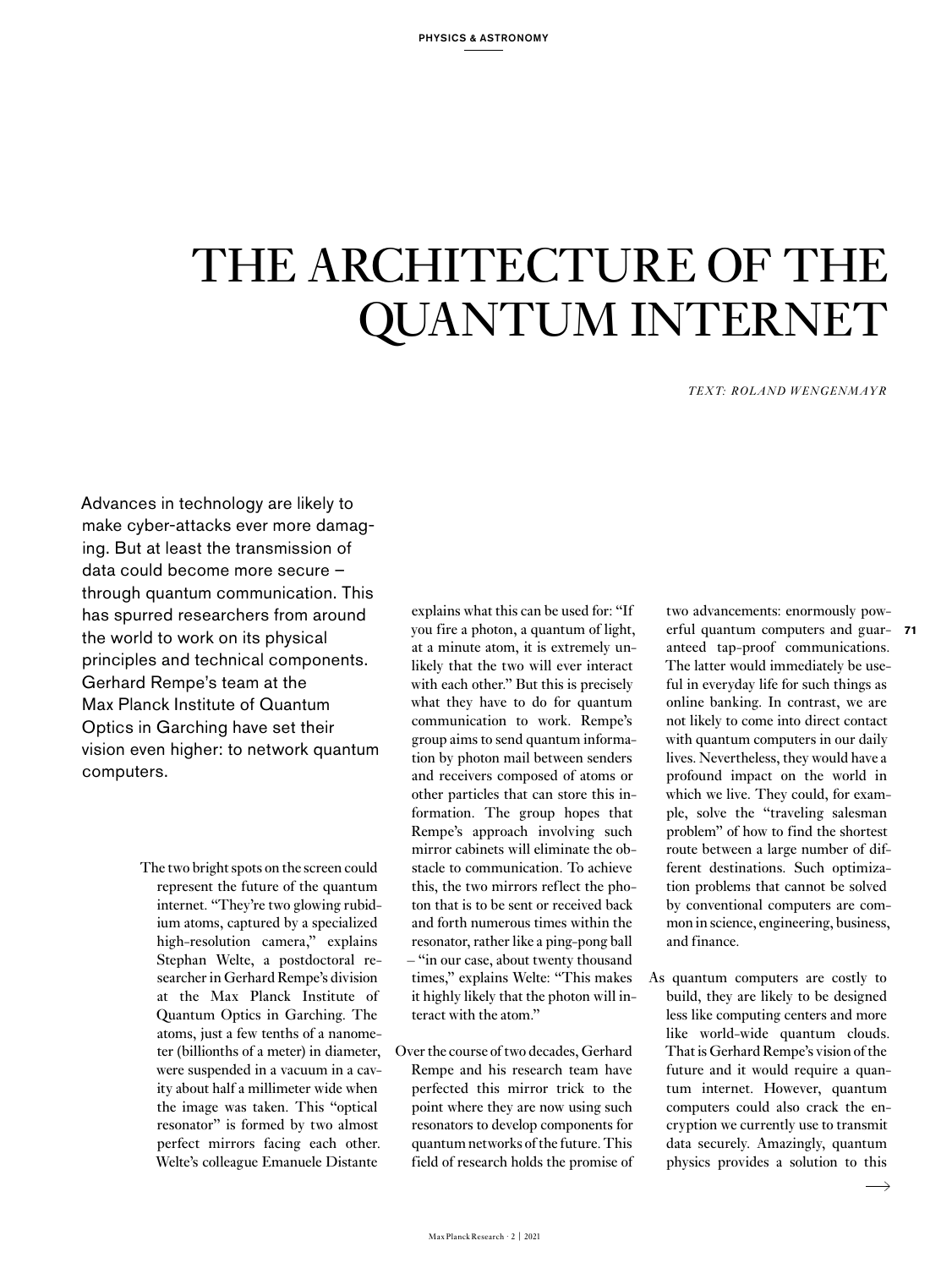problem in the form of quantum cryptography: eavesdroppers on the quantum channel used to distribute the secret key between sender and receiver would inevitably betray themselves.

This explains the huge interest in quantum information technologies in companies such as Google and IBM, which now have a substantial lead on the road to quantum computers. Beyond that, the competition is also on at the state level, above all between China, the U.S., and Europe. In 2018, the U.S. Congress passed the National Quantum Initiative Act, the purpose of which is to provide annually increasing funding to support

### **SUMMARY**

**72**

Even if quantum computers end up breaking the encryption codes we currently use, the quantum internet could protect data transmission against eavesdropping. It could also connect remote quantum computers to form more powerful units.

The U.S., China, Germany and the EU, are all in a race to develop quantum communication. China, for example, has already constructed a 4,600-kilometer fiber-optic network to this end, which however, still uses nodes based on everyday physics which leaves them vulnerable to attack.

Gerhard Rempe's team aims to transmit information over long distances purely on the basis of quantum physics. The researchers rely on photons as mobile carriers of quantum information and on individual atoms in resonators as stationary elements that act as senders or receivers. Among other advances, they have been developing a quantum repeater.

and focus the wide range of research and development activities within the U.S. Nearly \$ 800 million has been budgeted for 2021. The German government plans to provide EUR 2 billion to fund quantum technologies over the next few years, while the State of Bavaria is investing EUR 300 million to transform the Munich area into a "Munich Quantum Valley". The intention is to create new research opportunities and study programs, as well as to establish new start-ups within the Munich region.

# Fierce international competition

When it comes to delivering strong media messages, China is currently ahead of the pack. Chinese physicists launched the first satellite to conduct experiments for interception-free quantum communications in space in 2017. On the ground as well, they have constructed the largest fiber optic network to date, spanning 4,600 kilometers, to accomplish this goal. Asked how he assesses the current international competition in physics, Gerhard Rempe points out the cultural context of the race. "The laws of physics are the same everywhere, but there is a strong spirit of pragmatism and creativity in places such as the U.S.," he says. He also considers Europe to be competitively positioned in terms of basic research, with different countries having different strengths. There are some excellent research teams in Germany, especially those that focus on quantum networks and quantum simulators. In fact, Germany is only falling behind when it comes to constructing a freely programmable, universal quantum computer, which is partially due to a lack of funding in the past. Rempe is impressed by the Chinese achievements in terms of management and technical implementation. "But," he says "their work is less exciting from a conceptual perspective." In his opinion,

Tracking of quantum post: the Max Planck physicists trap an atom in two crossed resonators, each formed by two optical fibers. This allows them to verify the existence of a photonic qubit without destroying the quantum information.



Chinese research is still slightly in copycat mode. On the subject of China's fiber-optic network, he says that: "the network subsystems are based on established off-the-shelf technology but the system as a whole is definitely playing in the first league."

For Rempe, the term "quantum internet" refers to something much more radical than the simple point-to-point connections currently being implemented. According to him, such a network would eliminate human actors communicating via quantum channels of longer or shorter distances. Humans belong to the macroscopic world, which is subject to the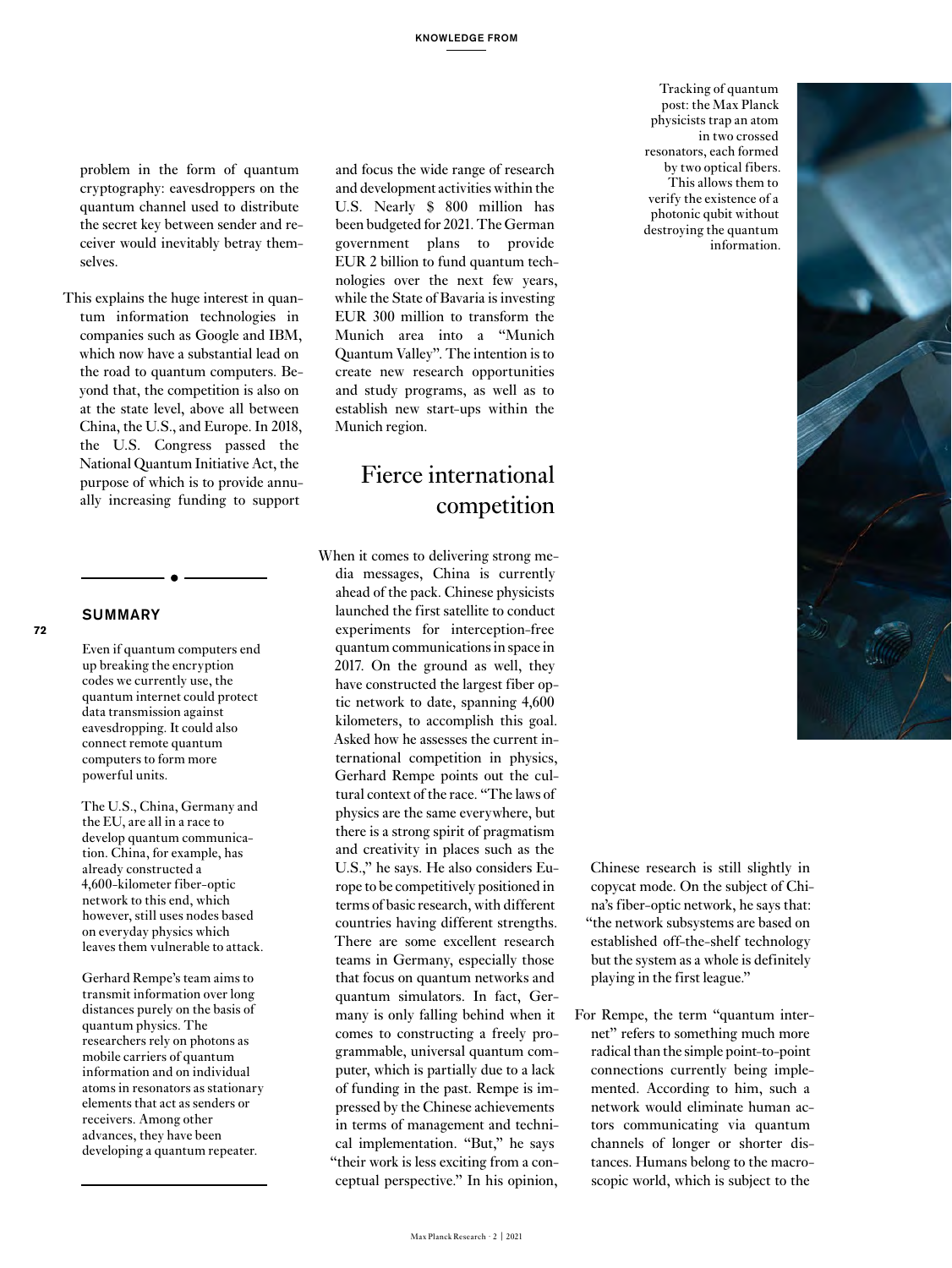

**73**

rules of everyday physics, in which no sensitive quantum information can survive. Rempe envisions a future in which true quantum systems, and one day even quantum computers, will be able to communicate with each other over larger distances in a quantum cloud. "That would be Champions League level," he says. He has already taken the initial steps in his laboratories in Garching, and all the involved modules rely on the mirror cabinets.

But, for a layperson to understand what it is all about, one needs to briefly dive into the world of quantum physics – and that is a very strange place. Quantum information is always linked to its

physical carrier, such as a quantum of light or photon. Photons transport quantum bits, or qubits for short, as quantum long-distance mail – whether through the atmosphere up into space to a satellite or through an optical fiber to a receiver. The information encoded in the photon can be envisaged as a small pointer extending from the center of a sphere to its surface. The north and south poles of this sphere correspond to the bits used in traditional computers, which can represent either a 0 or a 1. All other points on the sphere represent a superposition of these two states – an increase in possibilities that underlies the computational and storage potential of quantum information. Another crucial factor is that any time the photon is measured, the original superposition of all permissible states collapses to either 0 or 1 in accordance with the probabilistic rules of quantum mechanics. So, any attempt by an eavesdropper to surreptitiously read the quantum information encoded in a passing photon will inevitably be exposed, because the attempt to read the information constitutes a measurement that collapses the superposition which constitutes the actual content of the message. An eavesdropper cannot simply copy the quantum information to a second photon to read it there without being noticed, because,

 $\overline{\phantom{a}}$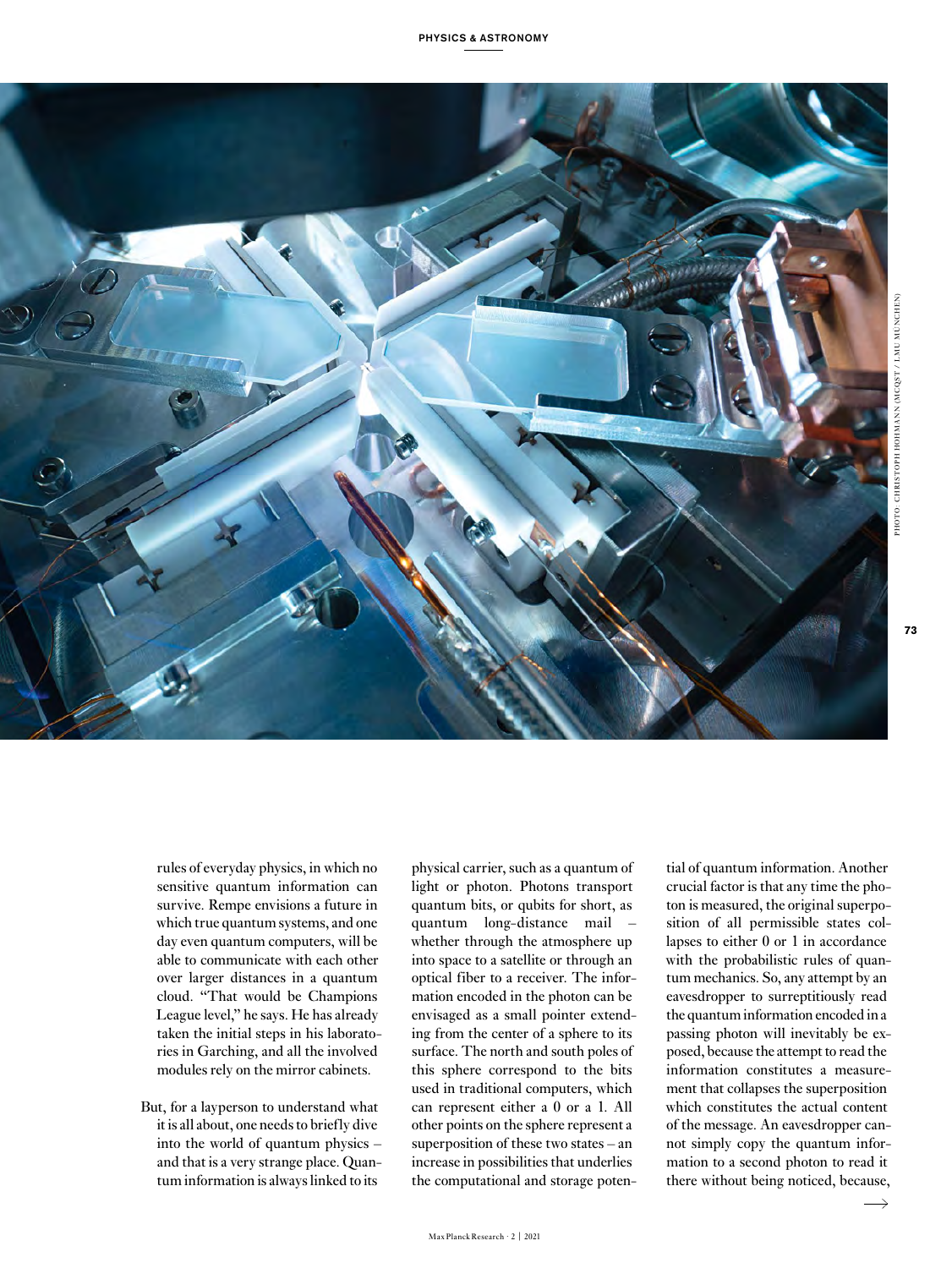by its very nature, quantum information cannot be copied – a fact referred to as the no-cloning theorem. The information can only be transferred, for example from the photon to an atom as a storage medium. The communication deployed in the individual sections of the Chinese network is based on this no-cloning theorem. The problem is that as the length of the fiber increases, so does the number of photons that are lost, which means that trusted nodes need to be interposed within the network – 32 of them in the Chinese implementation. Currently, these nodes that link individual quantum subsections are still subject to everyday physics. "That's not immune against eavesdropping in the sense of quantum physics," as Rempe explains, "because an eavesdropper could discover what was happening at the nodes."

- The physicists are hoping to make progress here based on another property of quantum systems, namely entanglement, which allows distant quantum systems to be fused into a single quantum object. To get a feel for entanglement, let us imagine that "Alice" in Munich and "Bob" in Toronto have a pair of quantum dices. Both are tasked with rolling their individual dice a thousand times and writing down the sequence of numbers obtained. In isolation, this sequence will seem completely random for both. However, as soon as they compare their lists, for example via a video call, they start to notice something strange: every time Alice rolled a six, Bob rolled a one – and vice versa. And if the result was not one and six then it was two and five or three and four. The reason is that the two dices were entangled with each other over thousands of kilometers.
- Albert Einstein viewed this "spooky action at a distance" as evidence that quantum theory is incomplete. But he was mistaken, because nature operates precisely like this, and entanglement has now been successfully demonstrated in experiments spanning many kilometers. It is this entan-

glement that nascent quantum information technologies are exploiting as a key resource. In its advanced form, the distribution of quantum keys – quantum cryptography – depends on the extreme sensitivity of entanglement to any external influences. The moment eavesdroppers try to snoop on the quantum channel, they betray themselves due to the immediate collapse of the entangled state. In a future quantum internet, as envisioned by Gerhard Rempe, quantum modules will be capable of entangling with each other via traveling qubits. The modules – which could even be full quantum computers in the future – will serve as intermediate storage devices for quantum information. For Rempe's team, these memory modules are made of the atoms in the mirror cabinets.

# Quantum repeaters for long distances

- In the view of the Max Planck Director, any future quantum internet will inevitably be based on a fiber-optic network. Satellite transmission becomes problematic as soon as larger amounts of data are involved, because the atmosphere is no exception to the rule that precious photons sometimes disappear, or because a satellite sinks below the horizon. Compensating for the losses in optical fibers requires a larger quantum network to incorporate some form of repeater, analogous to the repeaters in conventional optical fiber networks. As yet, however, no such quantum repeaters have been developed, although several groups around the world have been researching them for the past 20 years.
- The difficulty is due to the fact that a quantum repeater cannot function as an amplifier. In principle, a conventional repeater collects attenuated laser light and transfers the signal received onto a stronger laser beam for reemission. In quantum physics, this would constitute the prohibited process of copying, i.e., the quantum

message would have been opened prematurely, rendering it worthless. So, a quantum repeater must be capable of passing on Alice's highly sensitive entangled message to Bob at a distance, without reading it. More precisely, a quantum state is sent from Alice through to Bob via an entanglement. This process is known as quantum teleportation, although the term, inspired by Star Trek, is frequently misunderstood. Unlike in the science fiction show, it does not mean that matter, including a full-sized Mr. Spock, can be beamed from place to place. It only works for non-material quantum states, in other words, quantum information.

- In fact, Gerhard Rempe's team recently conducted the world's most successful laboratory experiment on quantum repeaters. A mirror module housing two atoms served as the repeater. This ensemble is placed in the fiber optic path between Alice as the sender and Bob as the receiver. It involves one of the two atoms in the mirror module repeatedly sending an individual photon entangled with the atom to Alice, until one eventually arrives successfully. At the same time and independently, the other atom establishes a connection with Bob. As soon as this is established, both atoms in the mirror module are subjected to what Rempe refers to as a "magical measurement." This causes the entanglements of the two partial sections to be "glued together" to form an entanglement between Alice and Bob.
- Since the two sections have been processed in parallel before this last step, the transmission rate is higher than that of the simple connection without a repeater as soon as a specific section length is exceeded. The experimental setup has not yet achieved this distance: the longest connection path achieved in the laboratory to date was equivalent to a two-kilometer fiber-optic path. The measured results already show that beyond a distance of seven kilometers, the Garching quantum repeater would result in bet-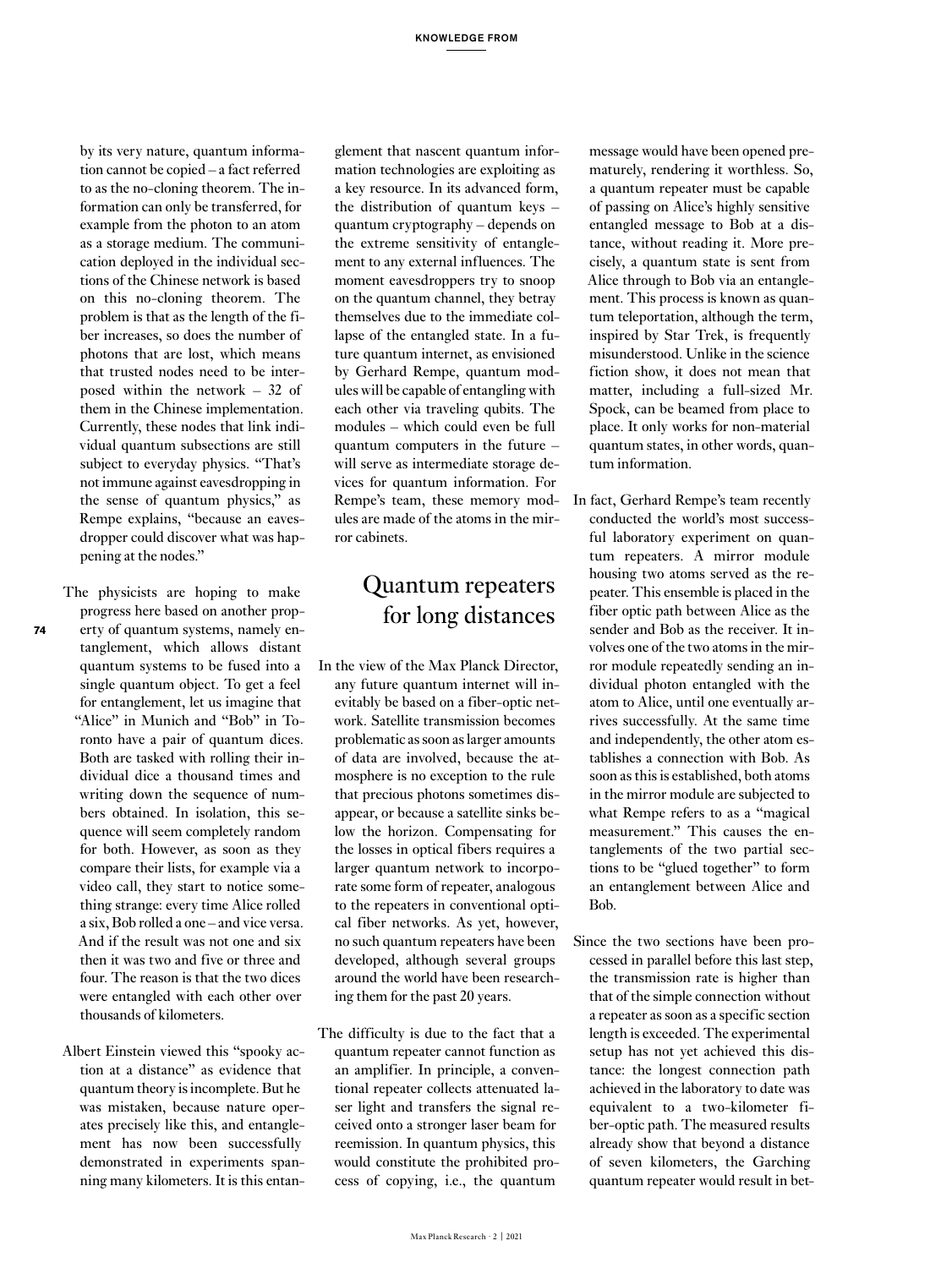ter transmission of photons than a link without a repeater. However, the path to this achievement is still long and hard. Simply extending the distance will not work, as Rempe explains. Prior to that, the researchers will have to solve a number of problems, in particular they will have to reduce losses caused by the magic measurement. Any quantum fiber optic network would then have to include a quantum repeater every few kilometers.

Another crucial tool developed by the team performs the task of a herald. In a network with quantum repeaters, this herald issues a success signal as soon as each section of the link has established entanglement that is subsequently switched through by means of the final magic measurement. The challenge is that the herald is not permitted to carry out a full measurement itself. Metaphorically, its job is

to discover if someone is in a room solely by listening, without opening the door. To implement such a herald, Rempe's team has devised a clever arrangement of two crossed resonators. The main resonator, which is aligned in the same direction as the actual communication link, serves as a network node with a memory function. The secondary resonator, which is aligned perpendicular to it, checks as a herald carefully whether the atom in the resonator has stored the incoming qubit.

# Network of quantum processors

Rempe and his team can also use their herald method to check whether a photon has arrived at the crossed resonators in an optical fiber. This is essential, in order to establish as quickly

as possible whether the quantum mail has been lost in transit. In this context too, the trick is to "sense" the photon, without measuring it directly. Any measurement would destroy the information stored in the photon. Such heralds are part of the toolbox with the aid of which multiple quantum computers could be linked via a quantum network. This is because multiple heralds distributed over the quantum network would enable the rapid detection of whether a photon is still present or has already been lost so that a new transmission attempt could be made if required.

Gerhard Rempe's team has recently taken an important step towards a quantum network with an experiment in which Alice and Bob were already represented by two quantum processors. This experiment consisted of two modules 60 meters apart, comprising atoms in mirror resonators,

Philip Thomas, Olivier Morin, Gerhard Rempe and Leonardo Ruscio (from left) gather around the table on which the vacuum chamber used in experiments involving individual atoms sits. The lasers needed for this are mounted on the table on the left.



PHOTO: AXEL GRIESCH HOTO: AVEI GRIESCH